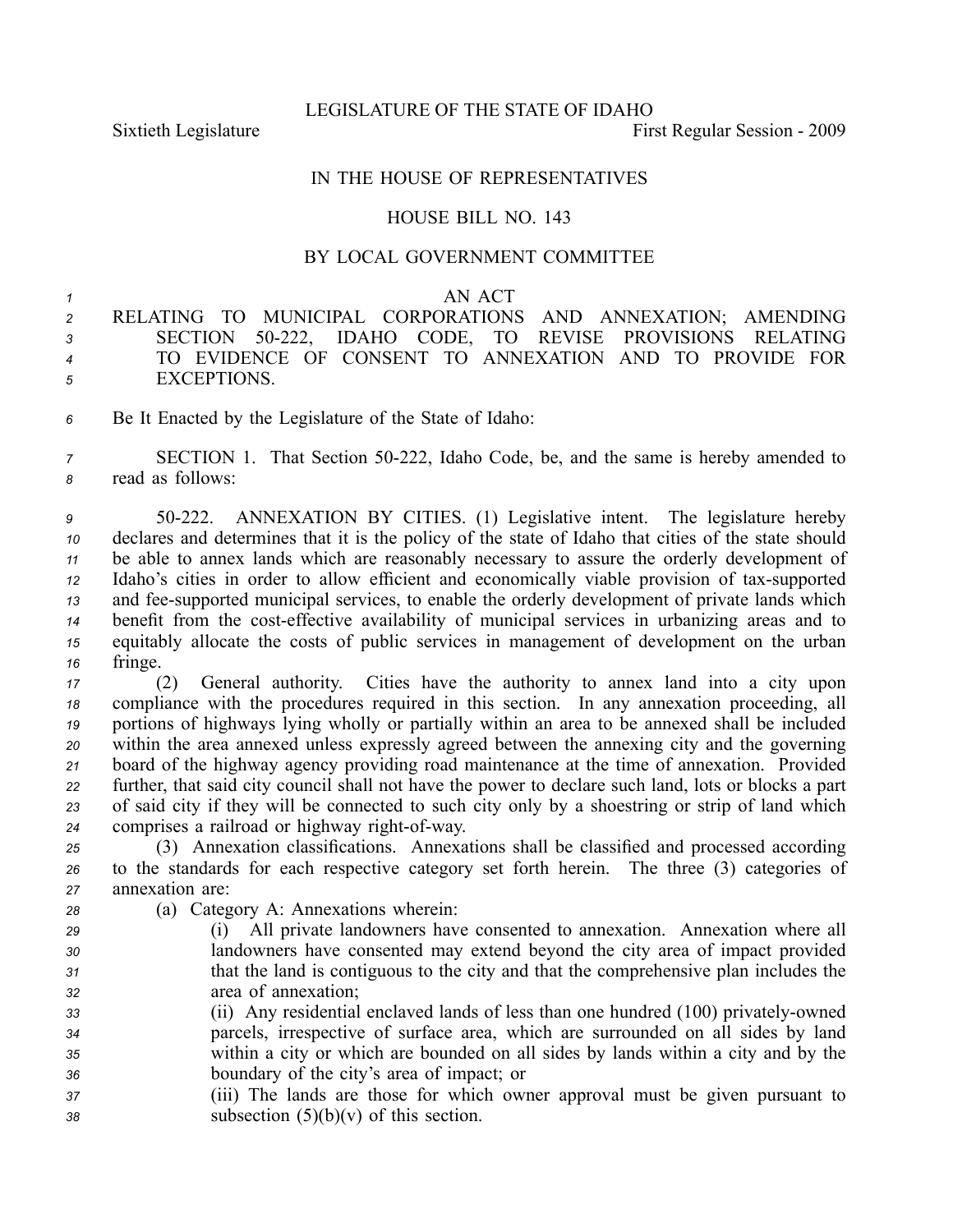| (b) Category B: Annexations wherein:                                                            |
|-------------------------------------------------------------------------------------------------|
| The subject lands contain less than one hundred (100) separate private<br>(1)                   |
| ownerships and platted lots of record and where not all such landowners have                    |
| consented to annexation; or                                                                     |
| The subject lands contain more than one hundred (100) separate private<br>(ii)                  |
| ownerships and platted lots of record and where landowners owning more than                     |
| fifty percent $(50\%)$ of the area of the subject private lands have consented to               |
| annexation prior to the commencement of the annexation process; or                              |
| (iii) The lands are the subject of a development moratorium or a water or sewer                 |
| connection restriction imposed by state or local health or environmental agencies;              |
| provided such lands shall not be counted for purposes of determining the number                 |
| of separate private ownerships and platted lots of record aggregated to determine               |
| the appropriate category.                                                                       |
| (c) Category C: Annexations wherein the subject lands contain more than one hundred             |
| (100) separate private ownerships and platted lots of record and where landowners               |
| owning more than fifty percent (50%) of the area of the subject private lands have not          |
| consented to annexation prior to commencement of the annexation process.                        |
| (4) (a) Evidence of consent to annexation. For purposes of this section, and unless             |
| excepted in paragraph $(b)$ of this subsection $(4)$ , consent to annex shall be valid only     |
| when evidenced by written instrument consenting to annexation executed by the owner or          |
| the owner's authorized agent. Consent shall be implied for the area of all lands connected      |
| to a water or wastewater collection system operated by the city only if the connection was      |
| requested or completed prior to July 1, 2008. Written consent to annex lands must be            |
| recorded in the county recorder's office to be binding upon subsequent purchasers, heirs,       |
| or assigns of lands addressed in the consent. Lands need not be contiguous or adjacent          |
| to the city limits at the time the landowner consents to annexation for the property to be      |
| subject to a valid consent to annex; provided however, no annexation of lands shall occur,      |
| irrespective of consent, until such land becomes contiguous or adjacent to such city.           |
| Exceptions to the requirement of written consent to annexation.<br>The following<br>(b)         |
| exceptions apply to the requirement of written consent to annexation provided for in            |
| subsection $(4)(a)$ of this section:                                                            |
| Enclaved lands: In category A annexations, no consent is necessary for<br>(i)                   |
| enclaved lands meeting the requirements of subsection $(3)(a)(ii)$ of this section;             |
| Implied consent: In category B and C annexations, valid consent to annex<br>(11)                |
| is implied for the area of all lands connected to a water or wastewater collection              |
| system operated by the city if the connection was requested in writing by the                   |
| owner, or the owner's authorized agent, or completed before July 1, 2008.                       |
| (5) Annexation procedures. Annexation of lands into a city shall follow the procedures          |
| applicable to the category of lands as established by this section. The implementation of any   |
| annexation proposal wherein the city council determines that annexation is appropriate shall be |
| concluded with the passage of an ordinance of annexation.                                       |
| (a) Procedures for category A annexations: Lands lying contiguous or adjacent to any            |
| city in the state of Idaho may be annexed by the city if the proposed annexation meets          |
| the requirements of category A. Upon determining that a proposed annexation meets               |
| such requirements, a city may initiate the planning and zoning procedures set forth in          |
|                                                                                                 |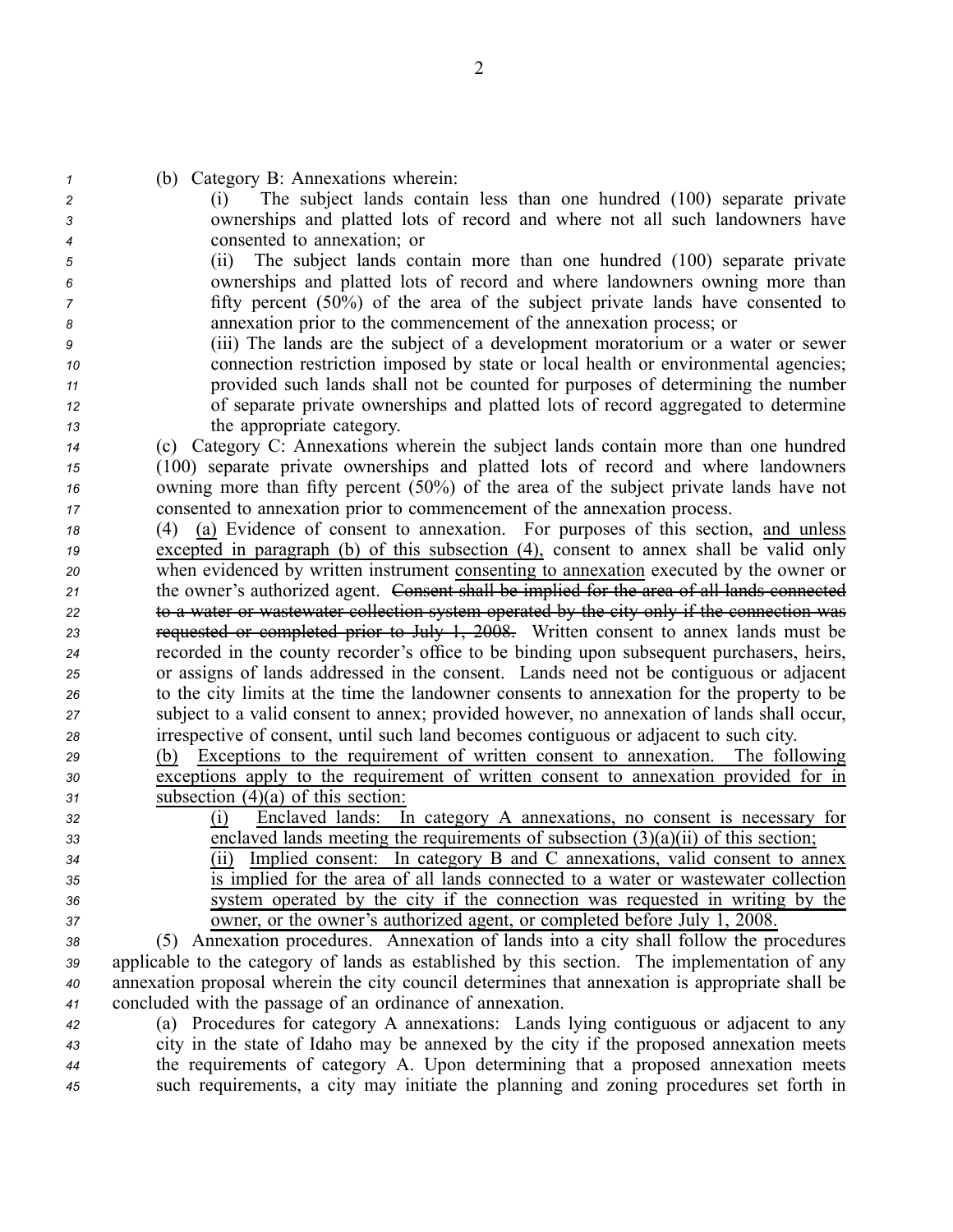| $\boldsymbol{\mathcal{1}}$ | chapter 65, title 67, Idaho Code, to establish the comprehensive planning policies, where |
|----------------------------|-------------------------------------------------------------------------------------------|
| $\overline{c}$             | necessary, and zoning classification of the lands to be annexed.                          |
| 3                          | (b) Procedures for category B annexations: A city may annex lands that would qualify      |
| 4                          | under the requirements of category B annexation if the following requirements are met:    |
| 5                          | The lands are contiguous or adjacent to the city and lie within the city's area<br>(i)    |
| 6                          | of city impact;                                                                           |
| 7                          | (ii) The land is laid off into lots or blocks containing not more than five (5) acres     |
| 8                          | of land each, whether the same shall have been or shall be laid off, subdivided           |
| 9                          | or platted in accordance with any statute of this state or otherwise, or whenever         |
| 10                         | the owner or proprietor or any person by or with his authority has sold or begun          |
| 11                         | to sell off such contiguous or adjacent lands by metes and bounds in tracts not           |
| 12                         | exceeding five (5) acres, or whenever the land is surrounded by the city. Splits          |
| 13                         | of ownership which occurred prior to January 1, 1975, and which were the result           |
| 14                         | of placement of public utilities, public roads or highways, or railroad lines through     |
| 15                         | the property shall not be considered as evidence of an intent to develop such land        |
| 16                         | and shall not be sufficient evidence that the land has been laid off or subdivided in     |
| 17                         | lots or blocks. A single sale after January 1, 1975, of five (5) acres or less to a       |
| 18                         | family member of the owner for the purpose of constructing a residence shall not          |
| 19                         | constitute a sale within the meaning of this section. For purposes of this section,       |
| 20                         | "family member" means a natural person or the spouse of a natural person who              |
| 21                         | is related to the owner by blood, adoption or marriage within the first degree of         |
| 22                         | consanguinity;                                                                            |
| 23                         | (iii) Preparation and publication of a written annexation plan, appropriate to the        |
| 24                         | scale of the annexation contemplated, which includes, at a minimum, the following         |
| 25                         | elements:                                                                                 |
| 26                         | (A) The manner of providing tax-supported municipal services to the lands                 |
| 27                         | proposed to be annexed;                                                                   |
| 28                         | (B) The changes in taxation and other costs, using examples, which would                  |
| 29                         | result if the subject lands were to be annexed;                                           |
| 30                         | (C) The means of providing fee-supported municipal services, if any, to the               |
| 31                         | lands proposed to be annexed;                                                             |
| 32                         | (D) A brief analysis of the potential effects of annexation upon other units              |
| 33                         | of local government which currently provide tax-supported or fee-supported                |
| 34                         | services to the lands proposed to be annexed; and                                         |
| 35                         | (E) The proposed future land use plan and zoning designation or                           |
| 36                         | designations, subject to public hearing, for the lands proposed to be                     |
| 37                         | annexed;                                                                                  |
| 38                         | Compliance with the notice and hearing procedures governing a zoning<br>(iv)              |
| 39                         | district boundary change as set forth in section 67-6511, Idaho Code, on the              |
| 40                         | question of whether the property should be annexed and, if annexed, the zoning            |
| 41                         | designation to be applied thereto; provided however, the initial notice of public         |
| 42                         | hearing concerning the question of annexation and zoning shall be published in            |
| 43                         | the official newspaper of the city and mailed by first class mail to every property       |
| 44                         | owner with lands included in such annexation proposal not less than twenty-eight          |
| 45                         | (28) days prior to the initial public hearing. All public hearing notices shall           |
| 46                         | establish a time and procedure by which comments concerning the proposed                  |

3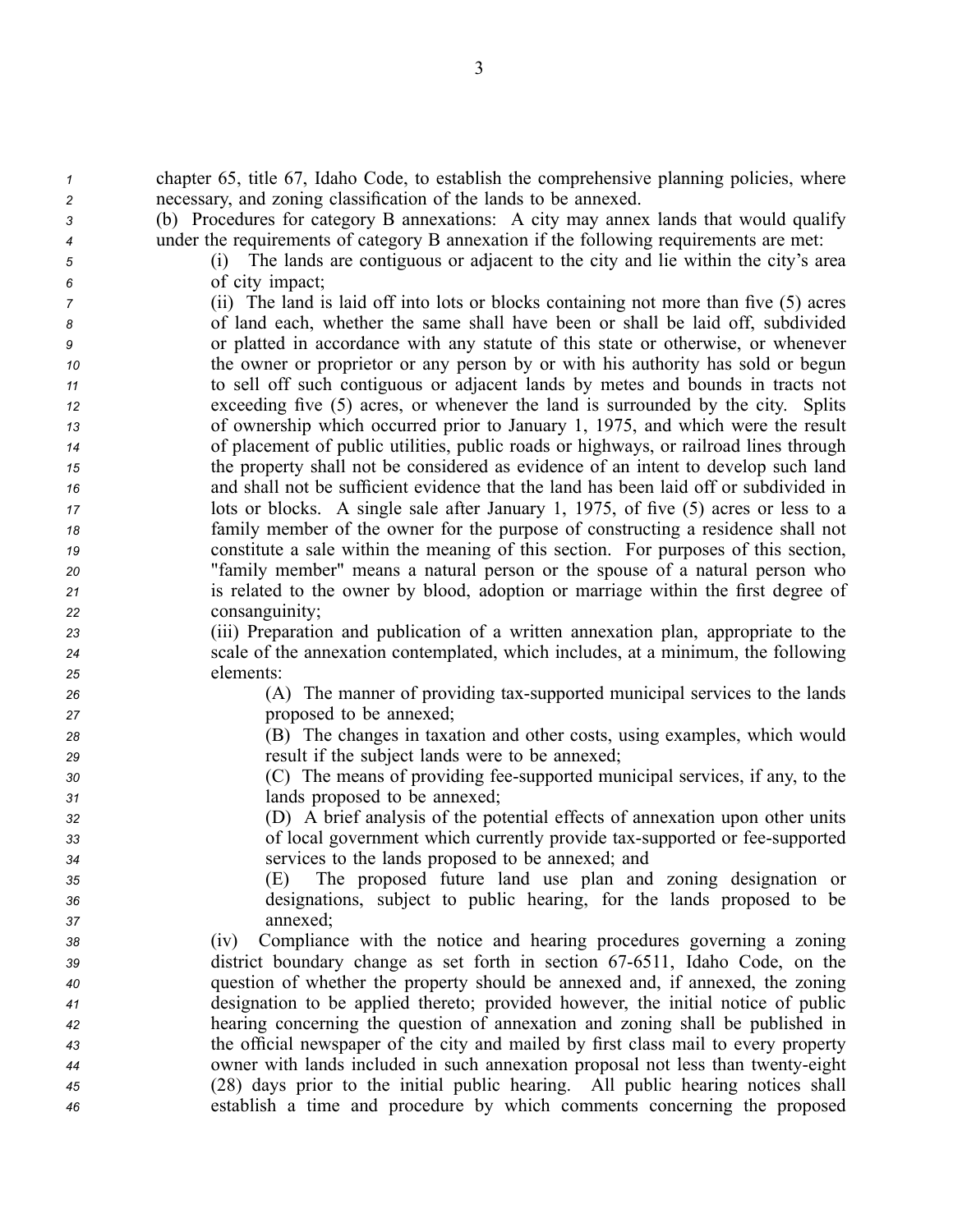annexation may be received in writing and heard and, additionally, public hearing notices delivered by mail shall include <sup>a</sup> one (1) page summary of the contents of the city's proposed annexation plan and shall provide information regarding where the annexation plan may be obtained without charge by any property owner whose property would be subject to the annexation proposal. (v) In addition to the standards set forth elsewhere in this section, annexation of the following lands must meet the following requirements: (A) Property, owned by <sup>a</sup> county or any entity within the county, that is used as <sup>a</sup> fairgrounds area under the provisions of chapter 8, title 31, Idaho Code, or chapter 2, title 22, Idaho Code, must have the consent of <sup>a</sup> majority of the board of county commissioners of the county in which the property lies; and (B) Property, owned by <sup>a</sup> nongovernmental entity, that is used to provide outdoor recreational activities to the public and that has been designated as <sup>a</sup> planned unit development of fifty (50) acres or more and does not require or utilize any city services must have the express written permission of the nongovernmental entity owner. (vi) After considering the written and oral comments of property owners whose land would be annexed and other affected persons, the city council may proceed with the enactment of an ordinance of annexation and zoning. In the course of the consideration of any such ordinance, the city must make express findings, to be set forth in the minutes of the city council meeting at which the annexation is approved, as follows: (A) The land to be annexed meets the applicable requirements of this section and does not fall within the exceptions or conditional exceptions contained in this section; (B) The annexation would be consistent with the public purposes addressed in the annexation plan prepared by the city; (C) The annexation is reasonably necessary for the orderly development of the city; (vii) Notwithstanding any other provision of this section, railroad right-of-way property may be annexed pursuan<sup>t</sup> to this section only when property within the city adjoins or will adjoin both sides of the right-of-way. (c) Procedures for category C annexations: A city may annex lands that would qualify under the requirements of category C annexation if the following requirements are met: (i) Compliance with the procedures governing category B annexations; and (ii) Evidence of consent to annexation based upon the following procedures: (A) Following completion of all procedures required for consideration of <sup>a</sup> category B annexation, but prior to enactment of an annexation ordinance and upon an affirmative action by the city council, the city shall mail notice to all private landowners owning lands within the area to be annexed, exclusive of the owners of lands that are subject to <sup>a</sup> consent to annex which complies with subsection (4)(a) of this section defining consent. Such notice shall invite property owners to give written consent to the annexation, include <sup>a</sup> description of how that consent can be made and where it can be filed, and inform the landowners where the entire record